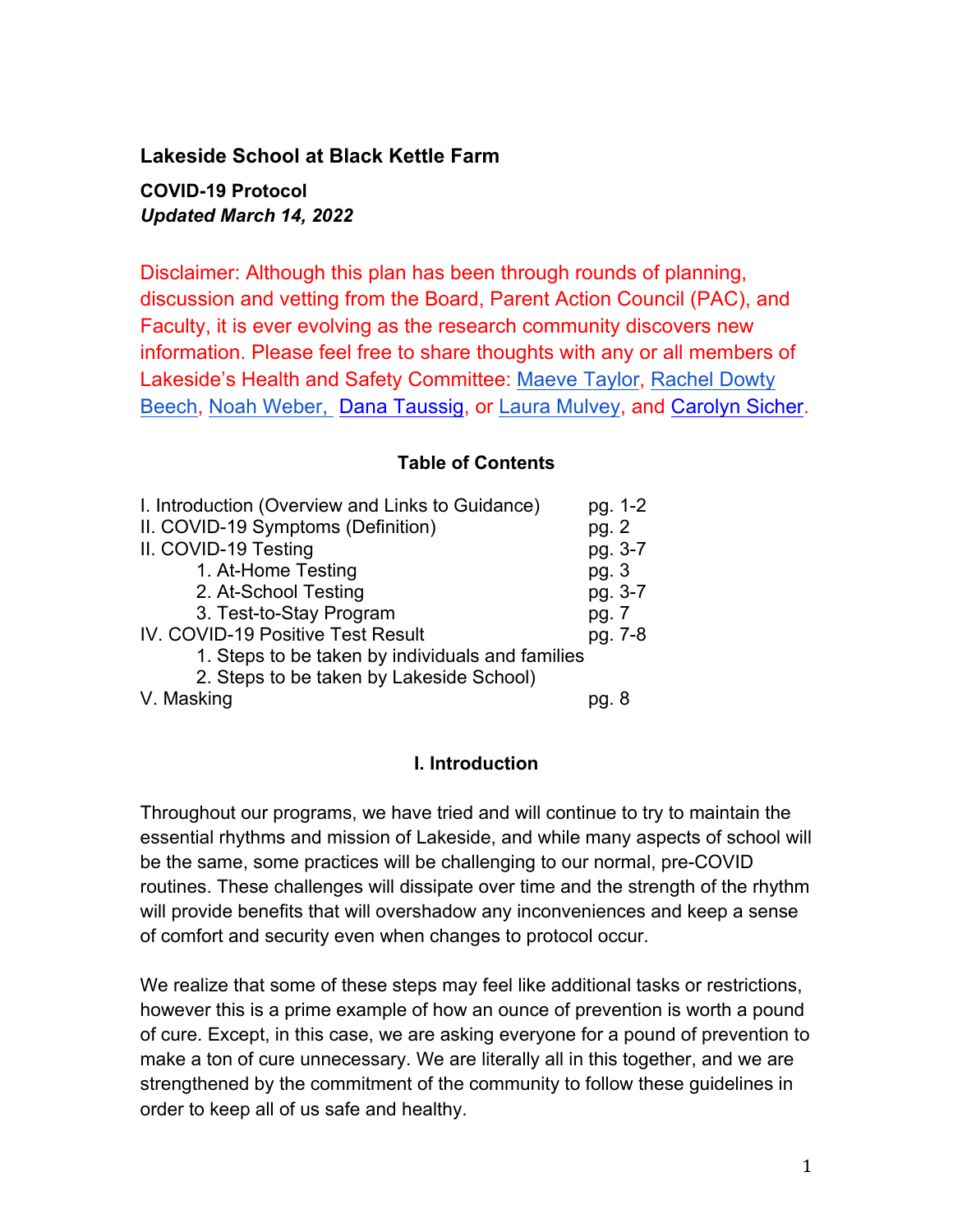As of this time (March 2022), Lakeside School is the only school in Essex County that has not experieced any in-school spread of COVID-19, not even a single case of COVID-19 has been traced to be contratced while at Lakeside School. This is an enormous feat, for which everyone in the Lakeside community deserves thanks. Thank you!

The following steps and procedures below were based on guidance from the Centers for Disease Control, New York Department of Health, the New York State Education Department, the New York Division of Childcare Services, the Essex County Department of Health, and the American Academy of Pediatrics. The procedures have been continuously updated and will be updated as the science informs new guidance.

For the purposes of this document, "fully vaccinated" is defined as 2+ weeks following the Johnson & Johnson or second dose of Pfizer and Moderna vaccines.

Links:

COVID- NYS Guidance https://coronavirus.health.ny.gov/covid-19-guidance-repository

Essex County https://www.co.essex.ny.us/Health/covid-landing-page/

NYS Office of Child and Family Services https://ocfs.ny.gov/main/news/COVID-19/

Centers for Disease Control (CDC) https://www.cdc.gov/coronavirus/2019-ncov/community/index.html

American Association of Pediatrics https://www.aap.org/en/pages/2019-novel-coronavirus-covid-19 infections/clinical-guidance/covid-19-planning-considerations-return-to-in-personeducation-in-schools/

# **II. COVID-19 Symptoms (Definition)**

COVID-19 symptoms include temperature above 100.0 F; cough or shortness of breath; runny nose/congestion, sore throat; chills, headache, muscle pain, nausea, vomiting, or diarrhea; or sudden loss of taste or smell), or other unspecified symptom(s) that causes them to suspect an illness.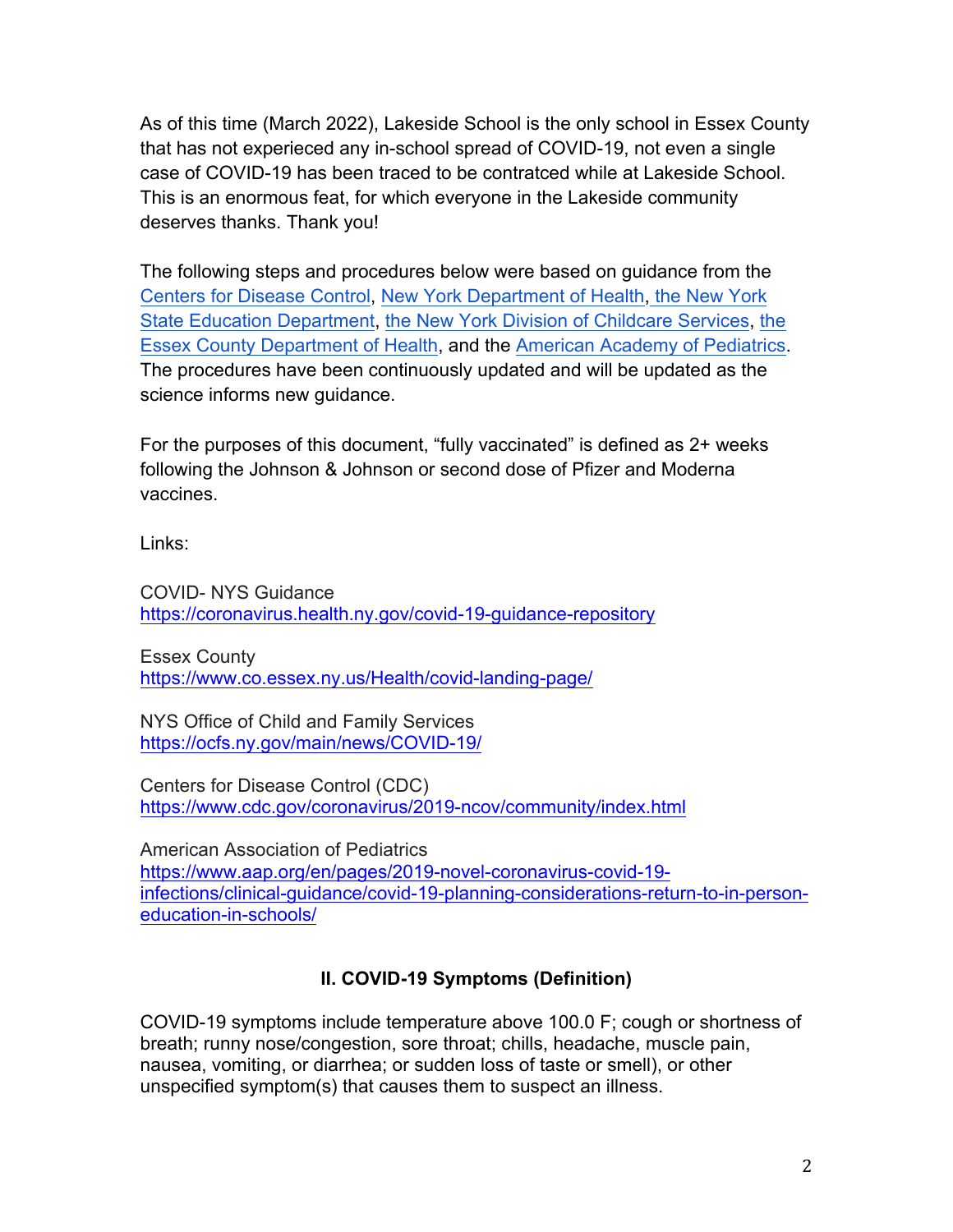## **III. COVID-19 Testing (At-Home Testing, At-School Testing, Test-to-Stay Program)**

## 1*.* At-Home Testing

Lakeside encourages at-home antigen testing for any of the above-listed COVID-19 symptoms. At-home antigen tests are available for purchase at local pharmacies. Lakeside School is attempting to keep a stock of antigen tests at school that may either be sent home with families and/or used to test students, faculty and/or staff at school if a COVID-19 exposure is suspected (see "At-School Testing" below). If your family would like antigen tests from school to bring home, please let the Administrator know.

# 2. At-School Testing

Lakeside is partnering with the Essex County Health Department (ECHD) to provide Lakeside faculty, staff and students with COVID-testing on site, at school, at no cost to Lakeside families for the 2021-2022 school year. There are two types of testing that will be available:

> A. *Weekly Pooled Screening Testing for ASYMPTOMATIC Students, Faculty and Staff*

1. ECHD has a contract with Quadrant Labs to provide weekly COVID-19 screening testing for unvaccinated, asymptomatic students in Essex County schools. This test, the Clarifi COVID-19 test, will consist of a saliva swab that many students, age 5 and up can self-administer by swishing a cotton swab tip on gums and under the tongue. As of October 2021, over 2 million of these tests have been used in colleges and K-12 schools in New York State. It is the most sensitive saliva test available at this time.

2. Children should only drink water and not have any food or other drink for 30 minutes before testing, so be sure they finish breakfast before 8:15 and if they are thirsty only drink water between then and when they arrive at school on Wednesdays.

3. You can see a short video of how this test is selfadministered at the following link: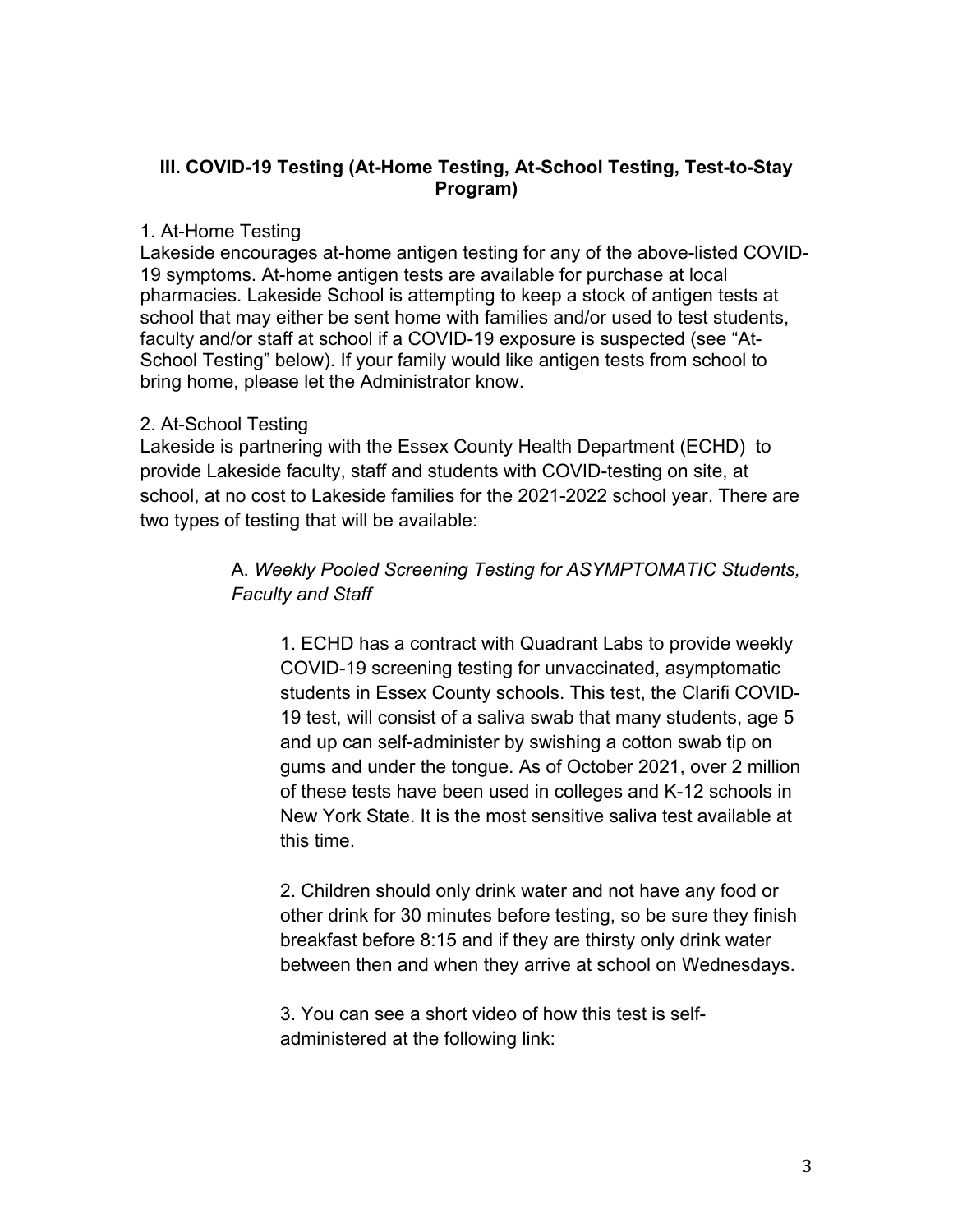How To Self-Administer the Clarifi COVID-19 Saliva Test – Child https://vimeo.com/586954444/1f4e67b112

4. The ECHD has a mobile van that will arrive at Lakeside each Wednesday morning between 8:30 and 9:00am and be in the Kindergarten classroom with a Lakeside faculty member to assist them to test all children *who have a signed consent form (see "D."below in this protocol section)*. Once samples have been collected for the day, they will be sent to Quadrant labs to be tested. Results will be ready within 24-48 hours and can be viewed by logging back into app.Clarifi-COVID-19.com.

#### B. *SYMPTOMATIC COVID Testing for Students, Faculty, and Staff*

1. If your child(ren) has/have symptoms of COVID-19, s/he/they will be tested separately from the pooled testing that week, using either the same type of oral swab used for weekly testing (that will processed by Quadrant Labs separately from the weekly pooled testing), or be tested using an Abbott ID NOW COVID-19 Test.

Only children *whose parent(s)/guardian(s) have a signed consent form (see "C."below in this protocol section)* will be given the at-school symptomatic testing option.

2. The Abbott ID NOW COVID-19 test uses a nasal swab that is only inserted into the immediate nostril area (no deep swabbing!) and swirled around 4 times gently in each nostril, around the walls of each nostril. Older (Grades) children may self-administer this test, or the parent(s)/guardian(s) may administer the swab while they remain in their parked vehicle. Testing takes approximately 15 minutes for a result and is dependent upon technician availability.

3. The exact type of sample processing may depend upon (1) test kit availability through ECHD and (2) whether or not the test is for an asymptomatic COVID exposure or a symptomatic individual. Test types may include either or both Abbott ID NOW tests (which require machine processing for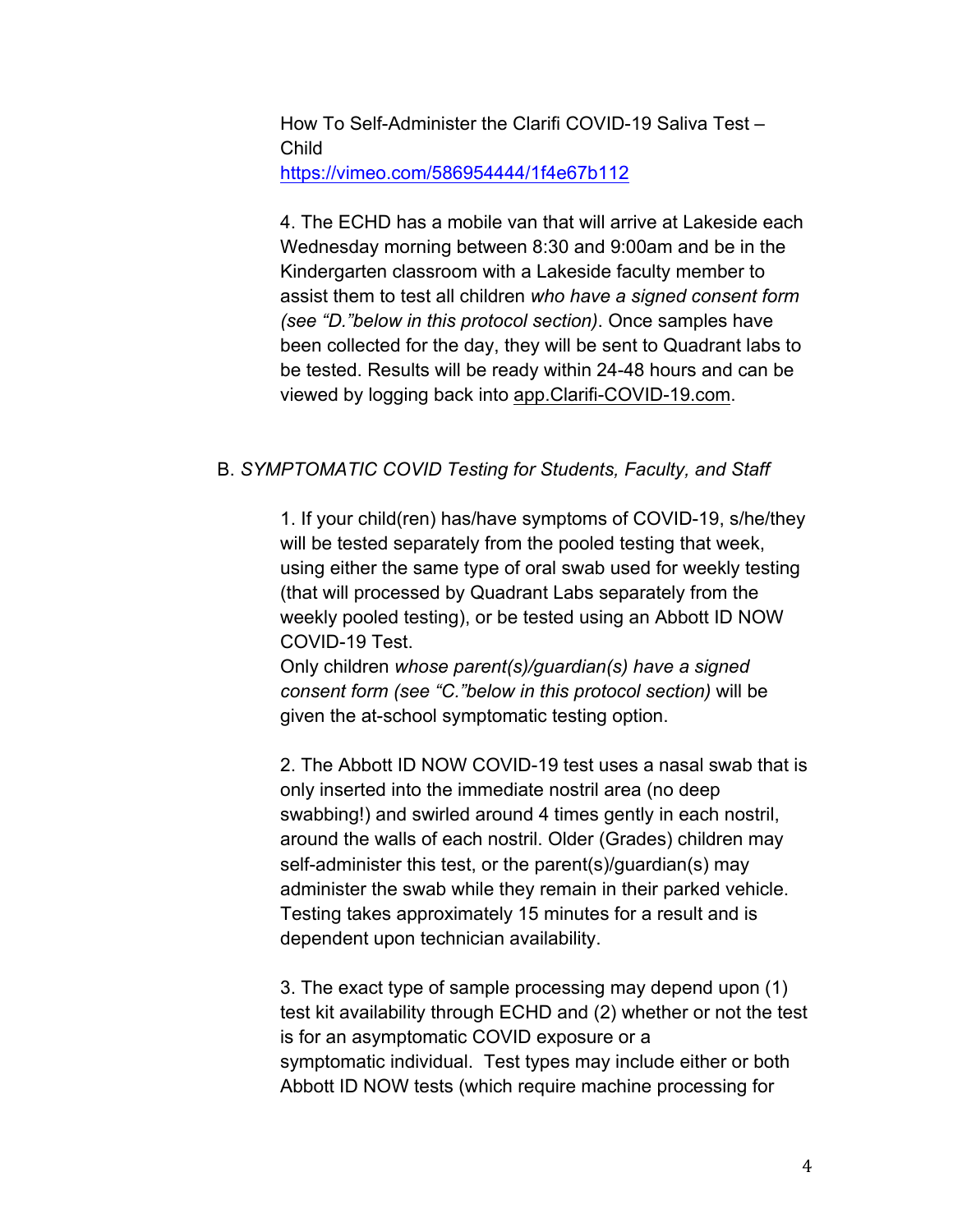results, on-site at Lakeside) or rapid antigen tests. Both tests require the same type of nasal swab.

4. Symptomatic and exposure testing will be conducted by Lakeside faculty member serving as our testing technician, Noah Weber. The parent/guardian will email or call the school to make an appointment with Maeve Taylor (admin@lakesideschoolinessex.org or 518-963-7385). At the agreed appointment time, the parent/guardian will drive the student(s) in their household to school but remain in the vehicle during the very quick test. After the test is complete, the parent/guardian will take the symptomatic child(ren) back home. Test results will be available in approximately 15 minutes and will be emailed to the parent/guardian named in the consent form.

5. If the symptomatic student's/(s'), faculty, and/or staff test result(s) is/are negative, s/he/they will be required to stay home from school until symptoms abate, then may return to school. If symptoms are still present 36 hours after the first test, the child(ren) will be asked to return to school for a second test, following the steps above (drive to school, stay in vehicle, nasal swab while in vehicle, etc. as outlined above). If the second test result is negative, then the student will again return home to await for symptoms to resolve according to Lakeside's standard sickness policy (also applied during pre-COVID times) and/or be asked to obtain a PCR test or make an appointment with their healthcare provider.

6. Lakeside reserves the right to request that family members of a COVID positive household receive a COVID test before returning to school. This request will be made directly to the affected families.

#### C. *Consent Forms for At-School Testing*

#### 1. *Weekly Screening Testing Consent Form*

Only children whose families have given their consent will be included in the weekly screening testing. The consent form for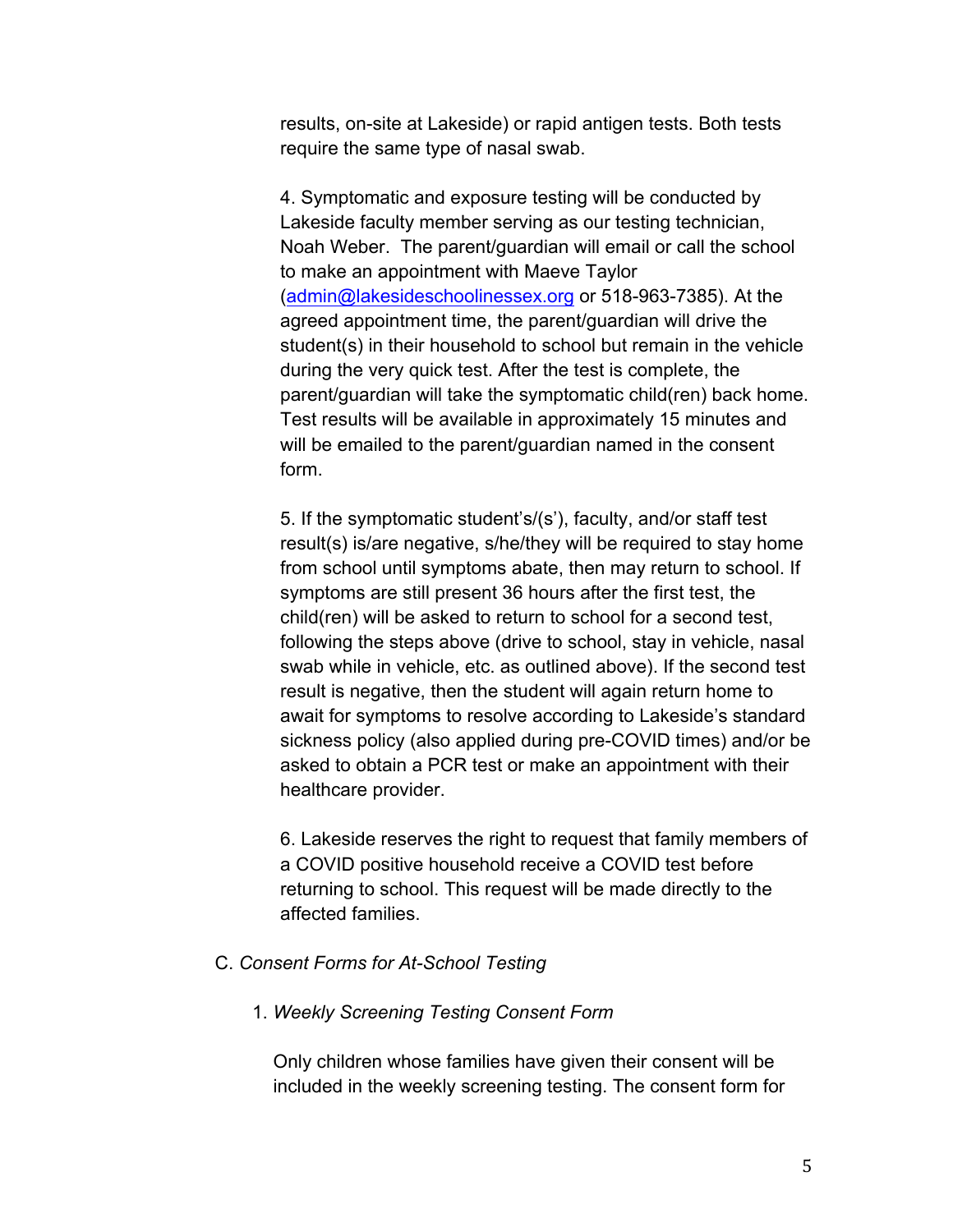the weekly, asymptomatic testing is the first section under "SCREENING TESTING with Clarifi" at the below link:

https://www.co.essex.ny.us/Health/school-based-covid-testingregistration-consent/

There is a numbered list of three instructions for parent(s) /guardian(s) to follow to give consent for their child(ren)to be tested.

1. Register for a new account at: https://app.clarifi-covid-19.com/ There is also a User Guide available on this site.

2. Once you have an account, create a profile for each child in your care. You can register multiple student profiles under each account.

3. Note that you should NOT attempt to "Register a COVID-19 Test" because this will be done by the testing team on the day of your child's test.

Be sure to follow the instructions for Creating a Profile correctly. If a profile is not created correctly, Lakeside organizational managers for this system (Administrator Maeve Taylor and Board President Rachel Dowty Beech) will not be able to confirm your child has a consent form and will not be able to get atschool testing.

#### 2. *Symptomatic At-School Testing Consent Form*

The consent form for symptomatic at-school testing ("COVID Testing Consent for Abbott ID Now and/or Abbott Binax Now") is available at the same site as the weekly pooled testing, just scroll down the same page to find it.

### https://www.co.essex.ny.us/Health/school-based-covid-testingregistration-consent/

Proceed to answer the questions on that page that include:

- Click on the circle next to "Lakeside school."
- Enter your child's first and last names.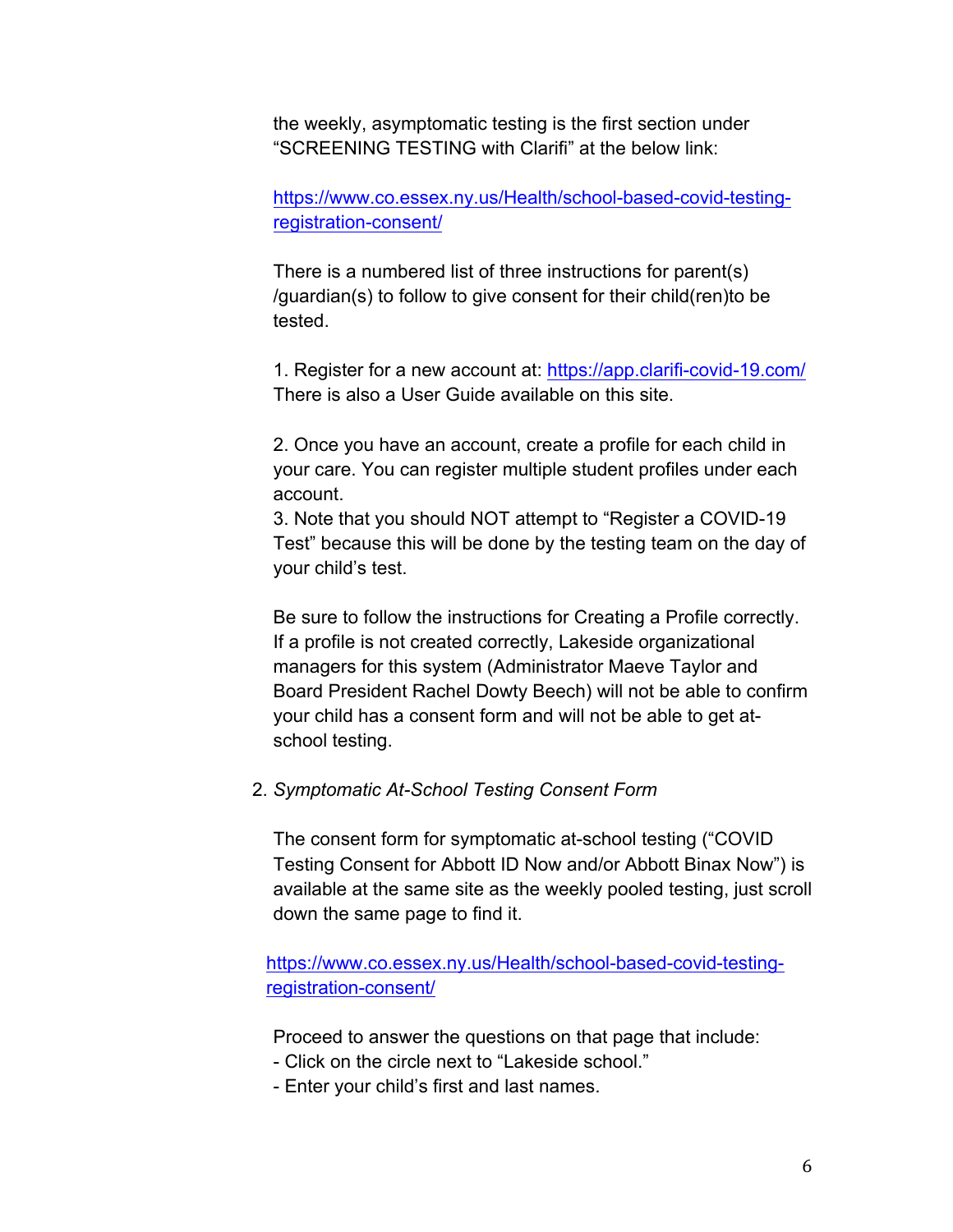- Enter your child's birth date.
- Enter your child's home address.
- Enter your name (Parent/Guardian name).
- Enter your phone number (contact number)

- Check the box next to both "COVID-19 diagnostic testing (Abbott ID NOW test)" and "COVID-19 exposure screening testing (Binax NOW test)."

- Click "Submit."

# D. *Types of Outside Tests Accepted*

All families are welcome to get tested somewhere other than Lakeside School. Be sure to request or ensure you will receive emailed or print copies of your official test results to give to Maeve Taylor for records.

> 1. PCR test results will always be accepted at Lakeside School as reliable measures of infection status.

2. Rapid tests now come in a variety of types (antigen, molecular, etc.). To be sure of the acceptability of a rapid test, please consult Maeve Taylor or Rachel Dowty Beech. 3. A list of New York State testing sites is available at: https://coronavirus.health.ny.gov/find-test-site-near-you

# 3. Test-to-Stay

If a student, faculty, or staff member is exposed to COVID-19, Lakeside asks that the person be given an antigen test. Initially, two antigen tests will be given 24-36 hours apart), then, if those are both negative, additional antigen tests will be administered to the exposed person either at home or at school each morning for five (5) days.

# **IV. COVID-19 Positive Test Result (Steps to be taken by individuals, families, and Lakeside School)**

Upon receiving a positive COVID-19 test, the following report for Essex County must be filled out by the individual who tested positive or, in the case of a child, the child's parent or guardian:

https://www.co.essex.ny.us/Health/isolation-quarantine/

Instructions given to families through this self-reporting system must be followed. Any person who tests positive for COVID-19 should isolate for 5 days and be quarantined for 10 days. Such individuals may return to Lakeside on day 6 if s/he/they are asymptomatic and test negative on an antigen tests. If the